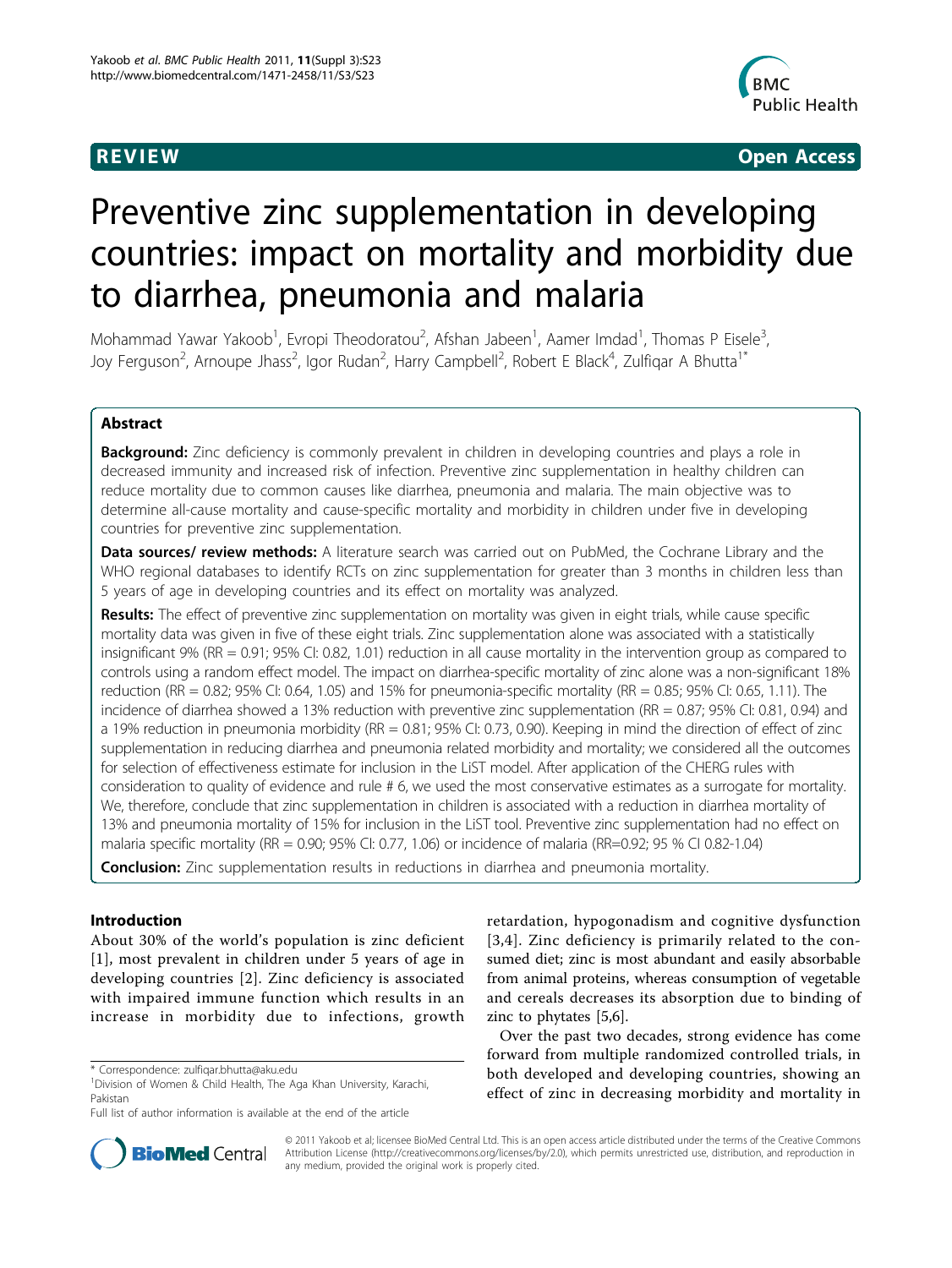children due to gastrointestinal and respiratory infections [\[7](#page-8-0),[8\]](#page-8-0). More recent trials from sub-Saharan countries have also shown an effect on malarial morbidity [[9\]](#page-9-0). This effect of zinc against infectious diseases is therapeutic as well as preventive. Previous reviews by the Zinc Investigators' Collaborative Group in 1999 [\[10](#page-9-0)] and by Aggarwal et al. [[11](#page-9-0)] have studied the effect of preventive zinc supplementation on diarrheal and respiratory morbidity. The current systematic review presents the effect of zinc supplementation on mortality in children less than 5 years of age in developing countries. The evidence for the effect of zinc supplementation on causespecific mortality and morbidity is assessed for diarrhea, pneumonia and malaria according to guidelines set by the Child Health Epidemiology reference Group (CHERG) for input into the Lives Saved Tool (LiST) model [\[12](#page-9-0)].

# **Methods**

# Searching

A comprehensive literature search was conducted using the following search strategy: zinc AND (infection OR diarrhea OR pneumonia OR ARI OR malaria OR morbidity OR mortality OR death) in electronic bibliographic databases i.e. PubMed, the Cochrane Library and WHO regional search engines, including articles cited up to September  $25<sup>th</sup> 2010$ . The limits used were "Humans" and "Randomized controlled trials". Additional studies were obtained through hand search of references from identified studies. One author reviewed the titles and abstracts to identify controlled studies conducted in developing countries in which supplemental zinc was administered and outcomes on mortality or morbidity were reported. Two authors independently assessed eligibility using the pre-defined inclusion and exclusion criteria and performed the data extraction. Any discrepancies between the reviewers in either the decision of inclusion or exclusion of studies or in data extraction were resolved by discussion aimed at reaching consensus among all.

# Selection (inclusion/exclusion criteria)

Individual- or cluster-randomized controlled trials of routine (i.e. daily or weekly) zinc supplementation administered to children less than 5 years of age in developing countries.

• Studies with zinc supplementation carried out for 3 months of intervention in both intervention and comparison groups.

• Trials in which other nutrient co-interventions [e.g., vitamin A, riboflavin, iron-folic acid (IFA)] were administered to both control and zinc arms were included. Results were analyzed with and without studies in which zinc was given with IFA.

• Studies on small-for-gestational age or low birth weight infants were excluded from the review.

#### Validity assessment

The quality assessment of each study was carried out on key variables with regard to study design, study limitations, intervention specifics, and outcome specific and graded according to the adapted GRADE technique [[12,13](#page-9-0)]. Any study with a final grade of very low was excluded from the review. This review is shaped in large part by the needs of the LiST model. In this model, increases in coverage of an intervention results in a reduction of one or more cause-specific deaths or in reduction of a risk factor. Therefore the reviews and the grade process used were designed to develop estimates of the effect of an intervention in reducing either a risk factor or a death due to specific cause. For more details of the review methods, the adapted grade approach or the LiST model, see the method's paper[\[12\]](#page-9-0).

# Data abstraction

Data from all studies that met final inclusion and exclusion criteria were abstracted into a standardised form for each outcome of interest [\[12\]](#page-9-0). Data extracted from each eligible study included the following primary outcome variables: total number of deaths in both arms, deaths due to specific infection (diarrhea, pneumonia or malaria), the total number of episodes of illness (diarrhea, pneumonia and malaria) in each arm, the total amount of person-time accumulated in each arm (reported as person-days) and incidence rate ratio (IRR).

# Quantitative data synthesis

Meta-analyses were generated for all-cause mortality and cause specific mortality of diarrhea, pneumonia and malaria in children under 5 years of age. Pooled estimates for incidence of diarrhea, respiratory disease and malaria were also generated. Data from cluster randomised trials were pooled with that of individual randomised trial. In this case, cluster adjusted values were used irrespective of method used by the primary authors. Generic inverse variance method of meta-analyses was used for pooling the data. The assessment of statistical heterogeneity among trials was done by visual inspection i.e. the overlap of the confidence intervals among the studies, and by the Chi square (P-value) of heterogeneity in the meta-analyses. A low P value (less than 0.10) or a large chi-squared statistic relative to its degree of freedom was considered as providing evidence of heterogeneity. The  $I^2$  values were also looked into, and an  $I^2$  greater than 50% was taken to represent substantial heterogeneity. In situations of substantial heterogeneity being present, causes were explored, sub-group analyses performed and random effects model was used.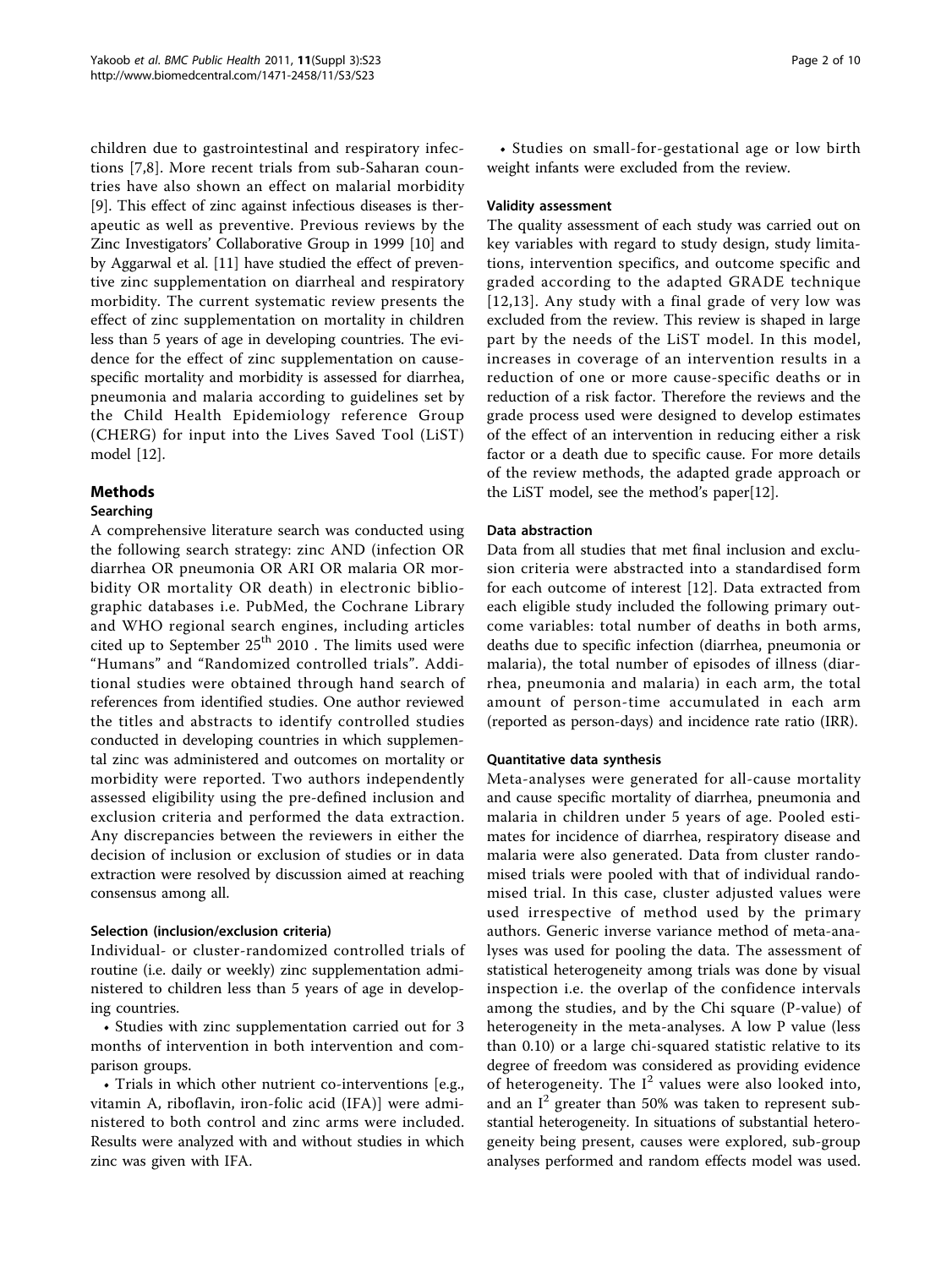Results of pooled estimates are described as relative risk (RR) with 95% CI. All meta-analyses were conducted using the software RevMan version 5 [[14](#page-9-0)]. Data, where available, were taken for zinc versus placebo/no treatment (control) groups and for zinc plus other micronutrient versus other micronutrient, making zinc supplementation the only difference between the intervention and control groups.

We followed standardized guidelines of Child Health Epidemiology Reference Group (CHERG) to get estimates of effectiveness of preventive zinc supplementation in reducing diarrhea and pneumonia specific mortality [\[12](#page-9-0)]. Application of CHERG rules is based on three components 1) the volume and consistency of the evidence; 2) the size of the effect, or risk ratio and 3) the strength of the statistical evidence for an association between the intervention and outcome. The detailed description and application of these rules to collective morbidity and mortality outcomes is provided in the results and discussion section.

#### Results

#### Trial flow

The search on the electronic database and papers from hand searches yielded 336 titles out of which 18 studies were included in the present review [\[15](#page-9-0)-[32](#page-9-0)] (Figure [1\)](#page-3-0).

#### Study characteristics

In the included papers, there were two cluster randomized controlled trials [[30,31](#page-9-0)] and the remaining were individual randomized controlled trials [\[7](#page-8-0),[15-29](#page-9-0),[32,33](#page-9-0)]. All the trials assessing the effect of zinc supplementation were conducted in developing countries. There were 11 studies from Asia [[16,18](#page-9-0),[20-23](#page-9-0),[25,26,30](#page-9-0),[31,33](#page-9-0)], 5 from Africa [\[17](#page-9-0),[19,24,27,28](#page-9-0)] and 3 from Latin America [\[15](#page-9-0),[29,32](#page-9-0)]. Participants in most of the studies were apparently healthy children. One trial included participants that had diarrhea in the past 24 hours [[7,](#page-8-0)[25\]](#page-9-0), one included participants with persistent diarrhea [[32](#page-9-0)], one trial enrolled stunted children [[23](#page-9-0)] and in one study half of the children were stunted and half were non-stunted [[24](#page-9-0)]. One study included participants older than 5 years of age [[15\]](#page-9-0); however, disaggregated data on children < 5 years of age were available. One study on morbidity compared weekly supplementation versus daily supplementation with a placebo group, both the regimens were included in the analysis as two data sets (Gupta a , Gupta b) [\[16\]](#page-9-0). One study exclusively included HIV-positive children [[28](#page-9-0)], while Luabeya et al. included HIV-positive, HIV-negative children born to HIV-positive mothers and HIV-negative children born to HIV-negative mothers [[19\]](#page-9-0).Additional File [1](#page-8-0) gives the characteristics of included studies.

The dose of zinc supplementation ranged from 10 to 20 mg with a median of 10 mg. The duration of supplementation ranged from 4.6 to 18 months with a median of 6 months. Participants in all the studies were supplemented with zinc daily except in two studies where there was a weekly supplementation [[16](#page-9-0),[21](#page-9-0)]. In three studies zinc was supplemented with multiple micronutrients [[22](#page-9-0),[27,28\]](#page-9-0). Additional File [2](#page-8-0) is the risk of bias table for all included trials according to the latest recommendations for the Cochrane Handbook.

# Quantitative data synthesis All cause mortality

Mortality data was reported in ten papers comprising eight trials [[17](#page-9-0),[19,21,26](#page-9-0)-[28](#page-9-0),[30](#page-9-0),[31,34](#page-9-0),[35](#page-9-0)]. Of these, one was cluster RCT [[30,34](#page-9-0)] and seven were individual RCTs [[17,19,21](#page-9-0),[26,28,31](#page-9-0),[35\]](#page-9-0). One trial exclusively included infants  $< 12$  months of age [[21](#page-9-0)]; the other seven trials on mortality included children between 1 to 60 months of age [\[17](#page-9-0),[19,26,28,30,31,35](#page-9-0)]. Zinc was given with vitamin A in three trials [\[19,27,34](#page-9-0)], with multiple micronutrients in one [[28\]](#page-9-0) and alone in two trials [[21,26\]](#page-9-0). But in all these studies, zinc was the only difference between the intervention and control groups. Three papers included IFA given in treatment and control arms [[30,31](#page-9-0),[35](#page-9-0)].

Some studies were excluded from this analysis. The study on mortality by Sazawal et al [\[36\]](#page-9-0) included only small for gestational age children, and the comparison was between zinc supplementation and supplementation with other micronutrients without any zinc, hence it was not included in the present analysis. The study by Lira et al. was excluded as supplementation was given for less than 3 months [\[37\]](#page-9-0).

Zinc supplementation alone was associated with a statistically insignificant 9% (RR = 0.91; 95% CI: 0.82, 1.01; fixed effect model) reduction in all cause mortality in the intervention group as compared to controls using a fixed effect model (Figure [2\)](#page-4-0). When studies in which zinc was given with iron and folic acid (IFA) [[30,31,35](#page-9-0)] were included in the above analysis, the overall effect on mortality was reduced to 5% ( $RR = 0.95$ ; 95% CI: 0.88, 1.02; fixed effect model), though also non-significant (Figure [2\)](#page-4-0).

#### Cause specific mortality

Data on cause specific mortality due to diarrhea, pneumonia and malaria was provided among five trials consisting of six articles [[21,27,28](#page-9-0),[30,31,34](#page-9-0)]. In all of these studies cause of death was usually ascertained through hospital records and verbal autopsies.

Diarrhea specific mortality was presented in five trials consisting of six papers [[21,27,28,30,31,34\]](#page-9-0). Analysis showed a non-significant 18% reduction in deaths due to diarrheal diseases (RR = 0.82; 95% CI: 0.64, 1.05;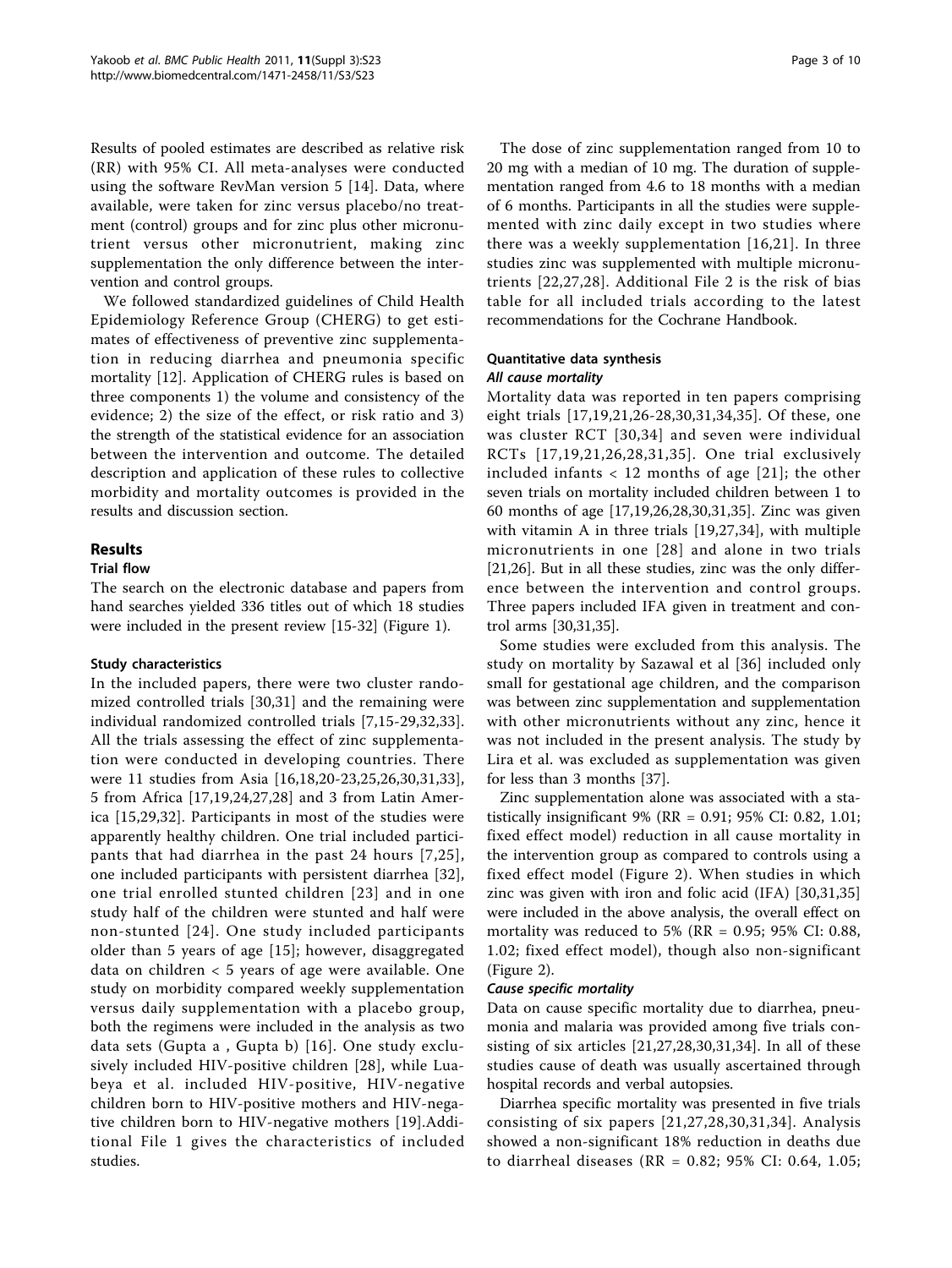<span id="page-3-0"></span>

fixed effect model) among studies using zinc supplementation alone (Figure [3A\)](#page-5-0). The effect decreased to 9% but remained insignificant (RR = 0.91; 95% CI: 0.76, 1.09) after inclusion of the two studies [[30,31](#page-9-0)] with IFA supplementation as co-intervention in both the treatment and control arms. According to CHERG rules, we took the estimate of cause specific mortality reduction based on zinc supplementation only studies. Using the modified GRADE criteria, we rated the qualitative assessment for the above outcomes as low quality [[12](#page-9-0)]. According to CHERG rules for evidence review, low quality evidence on cause specific mortality cannot be used as an effectiveness estimate on mortality reduction for an intervention and other outcomes should be reviewed [[12\]](#page-9-0).

Cause specific mortality data due to pneumonia were included in five trials presented in six papers [[21,27](#page-9-0),[28](#page-9-0),[30](#page-9-0),[31](#page-9-0),[34\]](#page-9-0). Analysis of zinc supplementation only trials showed a 15% non-significant reduction in pneumonia specific mortality (RR = 0.85; 95%: CI 0.65, 1.11) in zinc recipients compared to controls. Further inclusion of studies with IFA [[30,31](#page-9-0)] showed a 20% reduction in pneumonia specific mortality which did reach statistical significance (RR = 0.80; 95% CI: 0.67, 0.96) (Figure [3B](#page-5-0)). In one study [[21\]](#page-9-0) there were no deaths due to pneumonia in the zinc arm and 10 deaths in the control arm; the results remained consistent with reduction in mortality due to pneumonia after exclusion of the mentioned study. According to CHERG rules for evidence review, the level of evidence in support of zinc supplementation affecting pneumonia mortality in under 5 children was of low quality, as the overall results from trials of zinc supplementation alone on pneumonia mortality were statistically non-significant.

Malaria specific mortality data were provided in one large trial from Africa with zinc supplementation compared to placebo [[27\]](#page-9-0). This was a large randomized controlled trial, with an overall high grade given to the individual study. There were 272 deaths in the zinc supplementation arm and 302 deaths in the control arm, and a 10% non-significant reduction in malaria specific mortality was observed (RR = 0.90; 95% CI: 0.77, 1.06).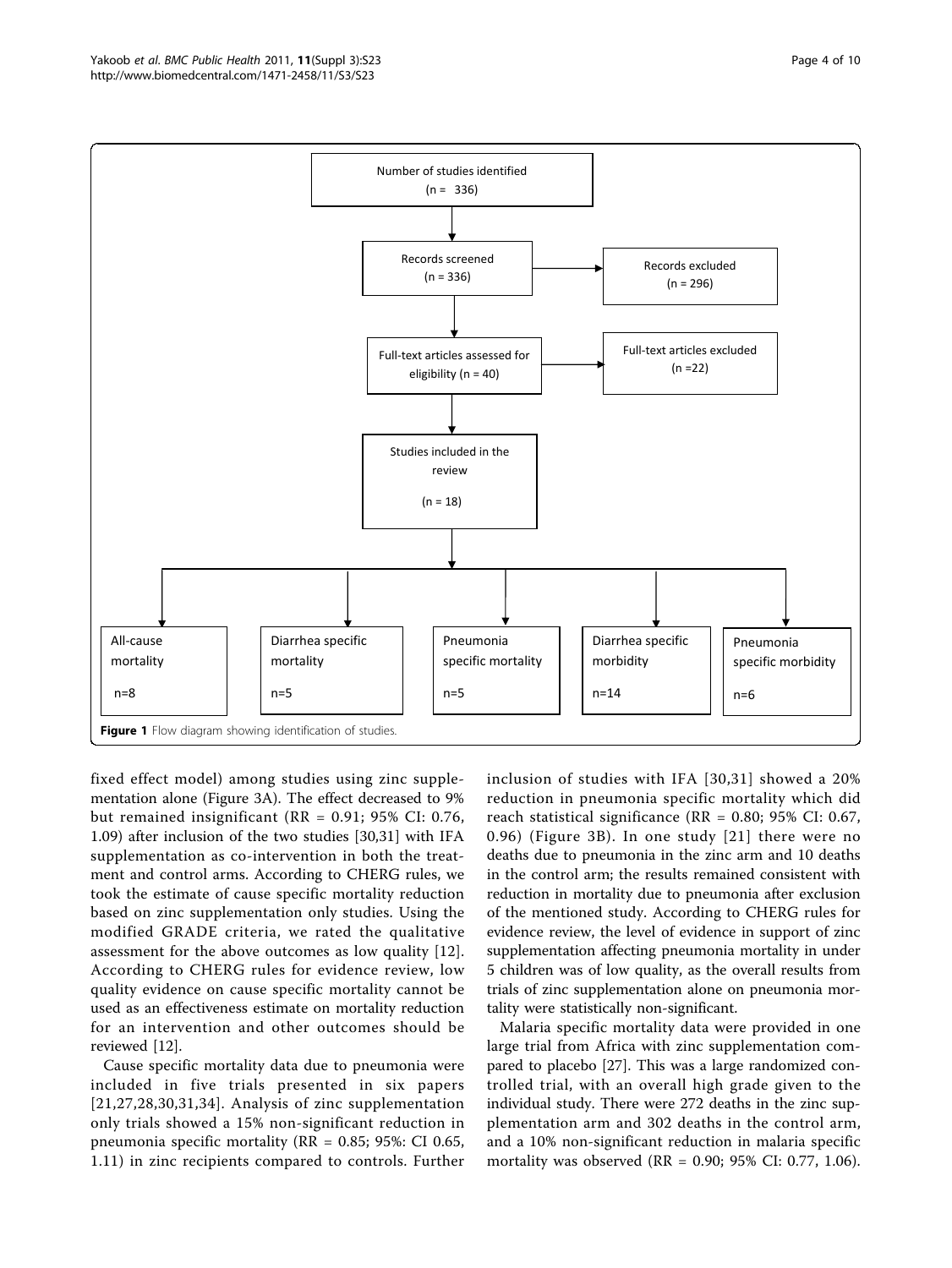<span id="page-4-0"></span>

As the above data was provided from a single study the quality of overall evidence was rated as low.

#### Cause-specific morbidity impact estimation

Morbidity data on incidence of diarrhea were presented in 14 trials that met our eligibility criteria [\[15](#page-9-0)-[25,28,29,34](#page-9-0)]. Generally, the age of the included participants ranged from newborn healthy children aged 5 years of age. In the study by Richard et al. children up to 15 years of age were included, however disaggregated data were available for children  $<$  5 years of age [[15\]](#page-9-0). In the study by Long et al. there were four groups: zinc, vitamin A plus zinc, vitamin A and placebo [\[29\]](#page-9-0). We were unable to compute risk ratio for zinc plus vitamin A versus vitamin A group and so used the risk ratio for zinc versus placebo only. Studies where zinc was given with IFA were not considered for any of the morbidity analyses.

The pooled analysis showed a significant reduction of 13% (RR = 0.87; 95% CI: 0.81, 0.94); random effects model) on the incidence of diarrheal episodes in zinc supplemented group as compared to control group (Figure [4\)](#page-6-0). Hospitalization due to diarrheal episodes was reported by one study [\[19](#page-9-0)] with less than 50 events and, therefore, could not be included in the review as per CHERG rules [[12\]](#page-9-0).

The effect of zinc supplementation on pneumonia morbidity (definition rapid respiratory rate with or without other signs of pneumonia) was estimated from six RCTs [[7,](#page-8-0)[19,21,28](#page-9-0),[32](#page-9-0),[33](#page-9-0)]. Three RCTs [[15](#page-9-0),[18](#page-9-0),[22\]](#page-9-0) and data from one cluster RCTs [[34](#page-9-0)] were not included in this morbidity analysis because the diagnostic signs used did not clearly identify pneumonia or depended upon self reporting by the patient. The analysis showed a 19% reduction in pneumonia morbidity in children who received zinc as compared to control ( $RR = 0.81$ ;  $95\%$ ) CI: 0.73, 0.90) (Figure [5](#page-6-0)).

Four studies [[9,15](#page-9-0),[17,26](#page-9-0)] evaluated the effect of zinc supplementation on incidence of uncomplicated malarial episodes with parasitemia. The pooled estimate of effect was an 8% (RR 0.92; 95% CI 0.82, 1.04) reduction in occurrence of malarial episodes in the zinc group as compared to control.

#### **Discussion**

The benefits of preventive zinc supplementation are well established on morbidity related to infections, however; there has been no attempt to quantify the effect of preventive zinc supplementation on cause specific mortality in children which is a new aspect in our review compared to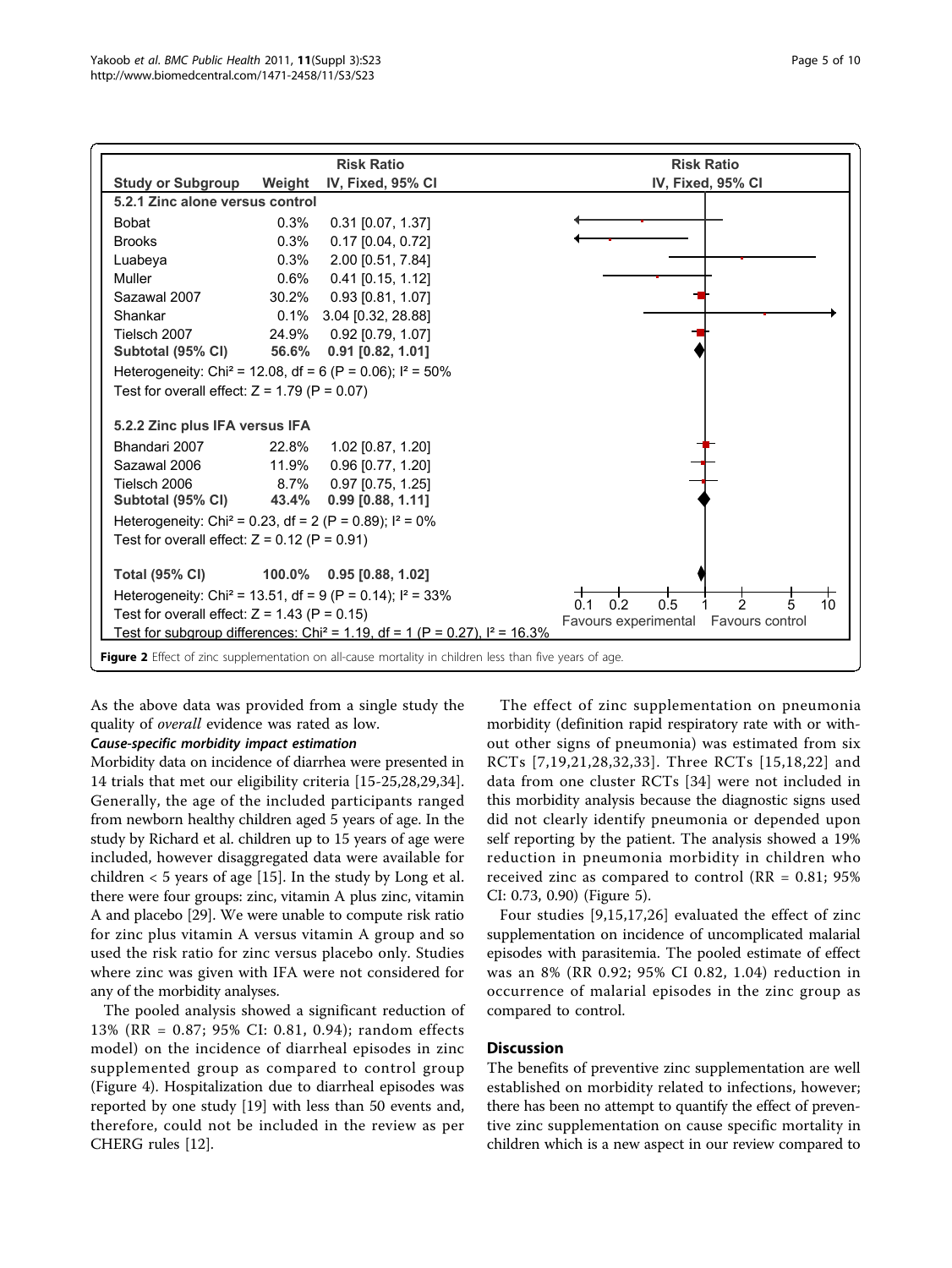<span id="page-5-0"></span>

#### **B)**



Figure 3 Forest plot for the effect of zinc supplementation on cause-specific mortality in children less than five years of age: A) due to diarrheal diseases B) due to pneumonia.

previous reviews on the subject. In their review of preventive zinc supplementation, Brown et al. [[38\]](#page-9-0) pooled data on children across all age groups (infants, preschoolers and older prepubertal children) and reported a 6% nonsignificant reduction in all-cause mortality. They also indicated that the mortality reduction with zinc supplementation versus placebo was only significant (18%) among children older than 12 months of age, with a tendency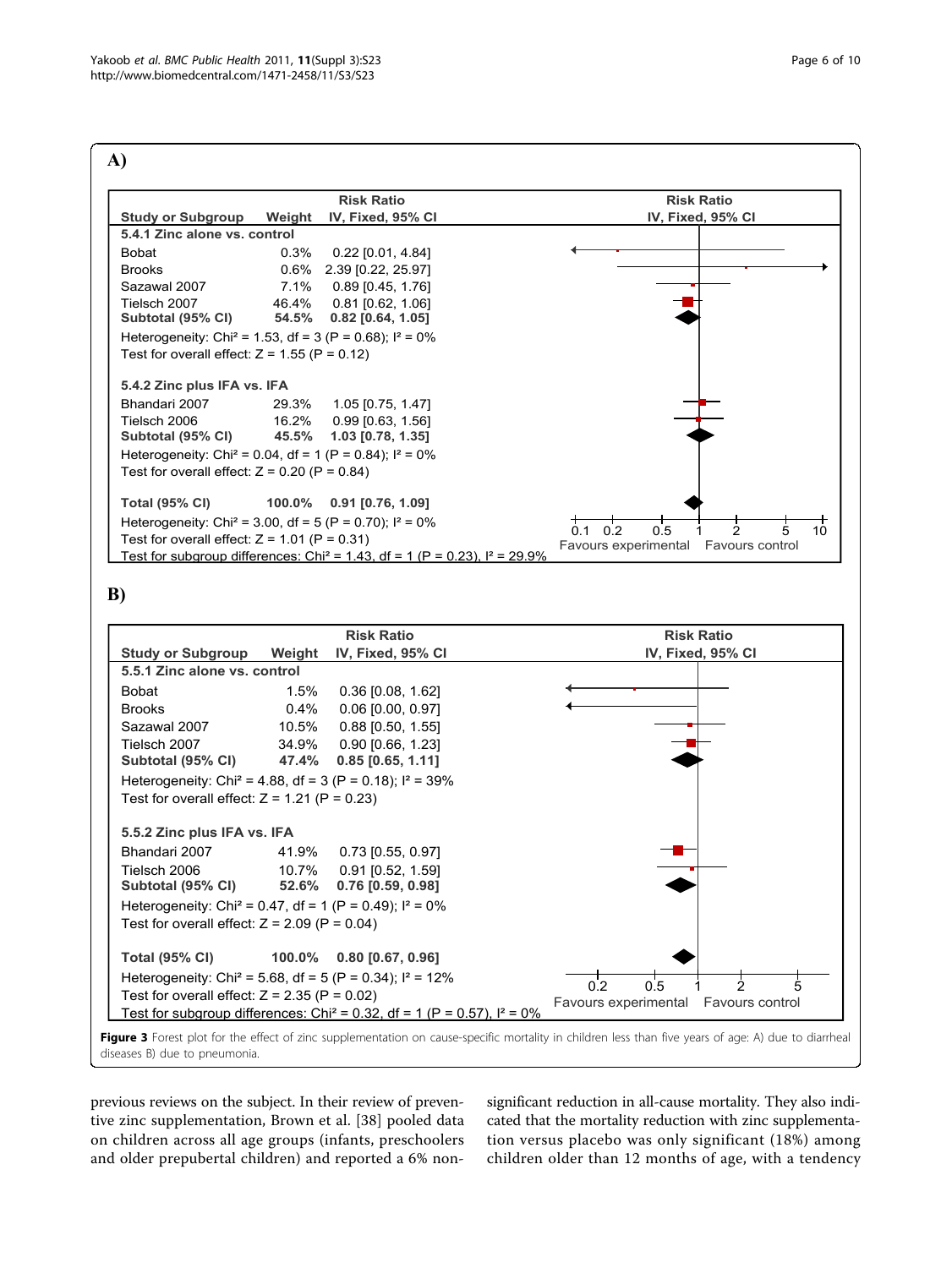<span id="page-6-0"></span>

towards increased mortality in children less than 12 months. We, on the other hand, have evaluated the effect of zinc on all cause mortality, cause specific mortality and cause specific morbidity in children less than 5 years of age from developing countries receiving preventive zinc supplementation for a minimum period of three months. The studies of shorter duration were excluded as preventive zinc supplementation may require longer duration of supplementation to replete the body stores compared to that of therapeutic supplementation for diarrhea/pneumonia where two weekly doses are enough to fulfill the acute deficiency. Our results are similar to those reported by

Brown et al., even though we restricted to the studies with children less than five years of age. Our 9% reduction in all-cause mortality was also non-significant. In our review, for the LiST model, estimates are presented from zinc only studies compared with placebo/no treatment, which may not be applicable to countries where there are ongoing national supplementation programs of iron-folate, for example, India.

Table [1](#page-7-0) gives grade quality of overall evidence. Zinc supplementation alone was associated with non-significant reductions in mortality due to diarrhea, pneumonia and malaria. Table [2](#page-7-0) summarizes the application of



Figure 5 Forest plot for the effect of zinc supplementation on pneumonia morbidity (incidence).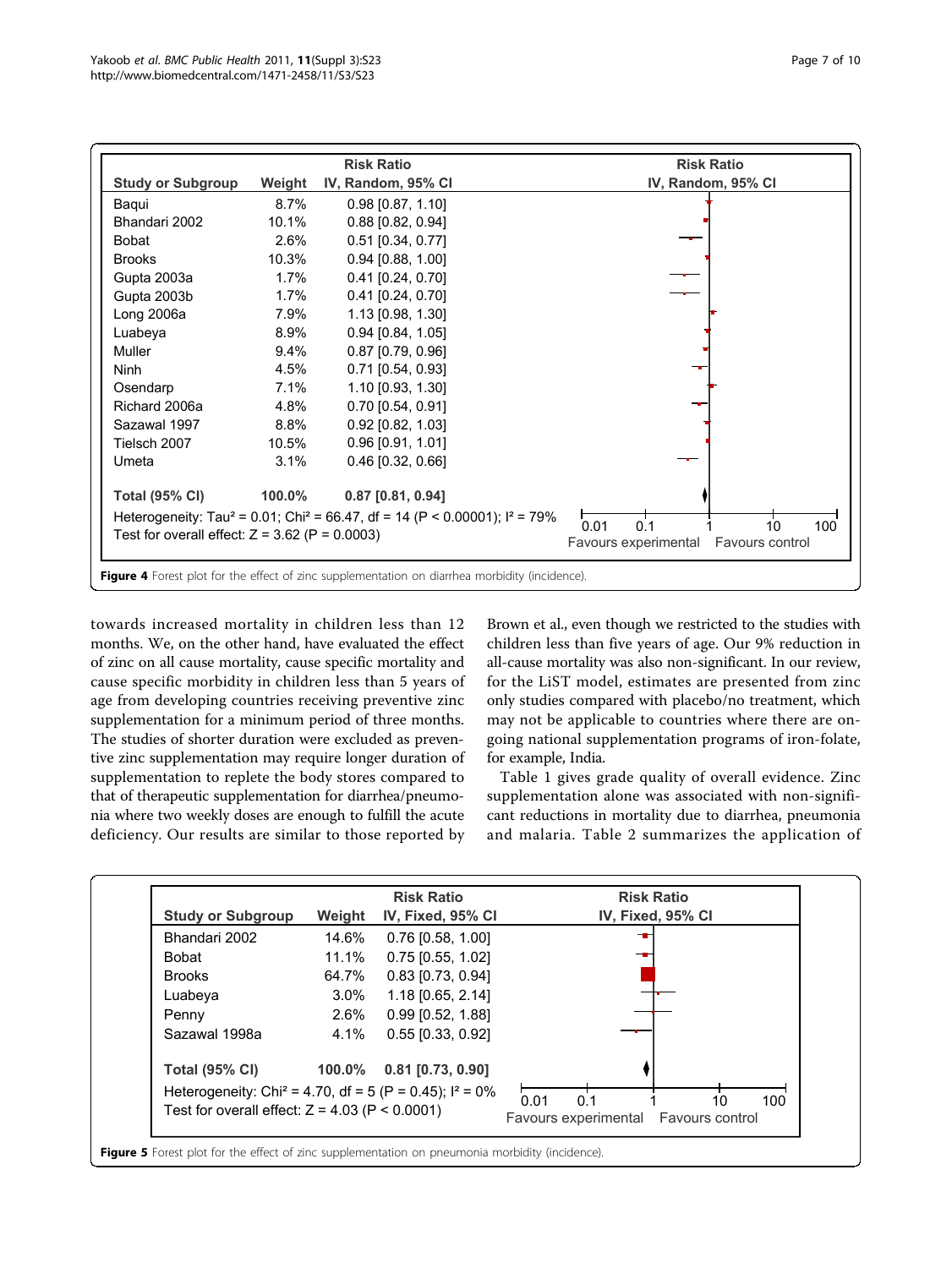| No of<br>studies<br>(ref)                              | Study<br>Design | Limitations                                                                                        | Consistency  | Generalizability to<br>Population of<br>Interest                  | Generalizability to intervention of<br>interest                                                                 | <b>Relative</b><br><b>Risk</b><br>(95% CI) |  |  |
|--------------------------------------------------------|-----------------|----------------------------------------------------------------------------------------------------|--------------|-------------------------------------------------------------------|-----------------------------------------------------------------------------------------------------------------|--------------------------------------------|--|--|
| Outcome: All-cause mortality: Quality of evidence: Low |                 |                                                                                                    |              |                                                                   |                                                                                                                 |                                            |  |  |
| 7                                                      | <b>RCTs</b>     | Sequence generation and<br>allocation concealment was<br>unclear in few of the included<br>studies | $I^2 = 50\%$ | Yes (all studies were<br>conducted in<br>developing<br>countries) | The median dose of supplementation was<br>10 mg/day and median duration of<br>supplementation was for 6 months. | 0.91<br>$(0.82 -$<br>1.01)                 |  |  |
|                                                        |                 | Outcome: Diarrhea specific mortality: Quality of evidence: Low                                     |              |                                                                   |                                                                                                                 |                                            |  |  |
| $\overline{4}$                                         | <b>RCTs</b>     | Allocation concealment was<br>unclear in two of the included<br>studies                            | $I^2 = 0\%$  | Yes (all studies were<br>conducted in<br>developing<br>countries) | The median dose of supplementation was<br>10 mg/day and median duration of<br>supplementation was for 6 months. | 0.82<br>$(0.64 -$<br>1.05)                 |  |  |
|                                                        |                 | Outcome: Diarrhea specific morbidity: Quality of evidence: Moderate                                |              |                                                                   |                                                                                                                 |                                            |  |  |
| 14                                                     | <b>RCTs</b>     | Sequence generation and<br>allocation concealment was<br>unclear in few of the included<br>studies | $I^2 = 79%$  | Yes (all studies were<br>conducted in<br>developing<br>countries) | The median dose of supplementation was<br>10 mg/day and median duration of<br>supplementation was for 6 months. | 0.87<br>$(0.81 -$<br>0.94)                 |  |  |
|                                                        |                 | Outcome: Pneumonia specific mortality: Quality of evidence: Low                                    |              |                                                                   |                                                                                                                 |                                            |  |  |
| $\overline{4}$                                         | <b>RCTs</b>     | Allocation concealment was<br>unclear in two of the included<br>studies                            | $I^2 = 39\%$ | Yes (all studies were<br>conducted in<br>developing<br>countries) | The median dose of supplementation was<br>10 mg/day and median duration of<br>supplementation was for 6 months. | 0.85<br>$(0.65 -$<br>1.11)                 |  |  |
|                                                        |                 | Outcome: Pneumonia specific morbidity: Quality of evidence: Moderate                               |              |                                                                   |                                                                                                                 |                                            |  |  |
| 6                                                      | <b>RCTs</b>     | Sequence generation and<br>allocation concealment was<br>unclear in few of the included<br>studies | $I^2 = 0\%$  | Yes (all studies were<br>conducted in<br>developing<br>countries) | The median dose of supplementation was<br>10 mg/day and median duration of<br>supplementation was for 6 months. | 0.81<br>$(0.73 -$<br>0.90)                 |  |  |
|                                                        |                 | Outcome: Malaria specific mortality: Quality of evidence: Low                                      |              |                                                                   |                                                                                                                 |                                            |  |  |
|                                                        | <b>RCT</b>      | None                                                                                               | <b>NA</b>    | Study conducted in<br>Zanzibar                                    | Dose of supplementation was 10 mg/dl for 0.90<br>children $> 1$ year and 5mg/day for children<br>$<$ 1 years.   | $(0.77 -$<br>1.06)                         |  |  |
|                                                        |                 | Outcome: Malaria specific morbidity: Quality of evidence: Low                                      |              |                                                                   |                                                                                                                 |                                            |  |  |
| $\overline{4}$                                         | <b>RCTs</b>     | Allocation concealment was<br>unclear in two of the included<br>studies                            | $I^2 = 0\%$  | Yes (all studies were<br>conducted in<br>developing<br>countries) | The median dose of supplementation was<br>10 mg/day and median duration of<br>supplementation was for 6 months. | 0.92<br>$(0.82 -$<br>1.04)                 |  |  |

# <span id="page-7-0"></span>Table 1 Quality assessment of overall evidence for effect of zinc supplementation (alone) in reducing morbidity and mortality in children > 5 years of age in developing countries

CHERG rules to estimate effects for diarrhea and pneumonia specific mortality [\[12](#page-9-0)]. Zinc supplementation was associated with an 18% (RR = 0.82; 95% CI: 0.64, 1.05) reduction in deaths due to diarrheal diseases in under 5 children from developing countries. However, as the

above values were statistically non-significant the evidence on cause specific mortality was labeled as low quality. In looking at severe morbidity estimates as surrogate measures, such as hospitalization due to diarrhea, this information was only available from one study with

| Table 2 Application of standardized rules for choice of final outcome to estimate effect of zinc supplementation on |
|---------------------------------------------------------------------------------------------------------------------|
| mortality due to diarrhea, pneumonia and malaria in children less than 5 years of age                               |

| Outcome measure                                             | <b>Studies</b> | <b>Relative risk reduction</b>             | Application of standard rules                                                        |  |
|-------------------------------------------------------------|----------------|--------------------------------------------|--------------------------------------------------------------------------------------|--|
| Cause specific mortality (diarrhea)                         | 4              | 18% reduction;<br>$RR = 0.82$ (0.64, 1.05) | (Low quality of evidence)                                                            |  |
| Incidence of diarrhea                                       | 14             | 13% reduction:<br>$RR = 0.87$ (0.81, 0.94) | Rule 6 is applied<br>(Moderate quality of evidence)<br>(Effect Recommended for LiST) |  |
| Cause specific mortality (pneumonia)<br>(Zinc only studies) | 4              | 15% reduction:<br>$RR = 0.85$ (0.65, 1.11) | Rule 6 applied<br>(Low quality of evidence)<br>(Effect Recommended for LiST)         |  |
| Pneumonia morbidity                                         | 6              | 19% reduction;<br>$RR = 0.81$ (0.73, 0.90) | Rule 6 applied<br>(Moderate quality of evidence)                                     |  |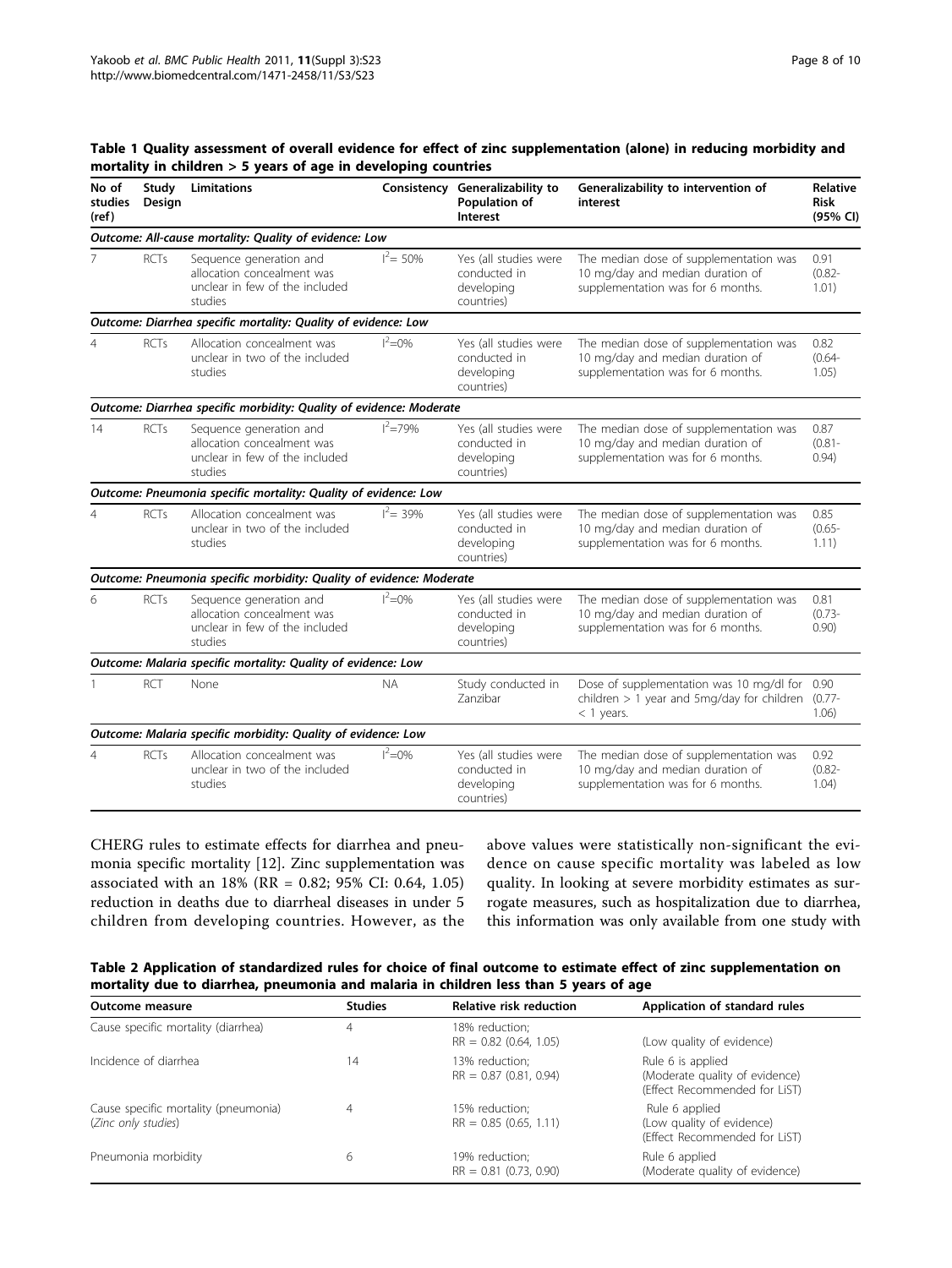<span id="page-8-0"></span>an overall event rate of less than 50 [[12\]](#page-9-0). As per CHERG rules, we, therefore, considered the impact of zinc supplementation on diarrheal incidence for a point estimate of impact on diarrhea mortality as the evidence was of moderate quality[[12](#page-9-0)]. With the above outcomes we took the most conservative effect between the available low quality evidence on diarrheal specific mortality and moderate quality evidence on mild morbidity. Using this sequential application of CHERG rules to the above outcomes, the observed 13% reduction (RR = 0.87; 95% CI: 0.81, 0.94) in diarrhea incidence was taken as an effect estimate for the protective effect of zinc supplementation on diarrheal disease mortality and recommended for inclusion in LiST tool [[12\]](#page-9-0).

A similar effect of zinc was shown for pneumonia. Zinc only supplementation studies revealed a pooled effect size of 15% (RR = 0.85; 95% CI: 0.65, 1.11) reduction on pneumonia mortality but the overall quality of evidence was rated as low. We applied CHERG rules on studies with information on pneumonia morbidity outcomes where the overall evidence quality was rated as moderate. Applying CHERG rules we used the most conservative impact estimate from available outcomes i.e. 15% as our pooled surrogate effect size for mortality[[12](#page-9-0)]. Deaths due to malaria were included only in one study which reported a 10% (RR = 0.90; 95% CI: 0.77, 1.06) reduction in malarial mortality (low quality of evidence). In the present review there was insufficient evidence of a protective effect of zinc supplementation on malarial mortality or morbidity. Therefore no estimates can be given for effect of zinc supplementation on reduction of deaths due to malaria for inclusion in the LiST tool.

Our review did not give any conclusive evidence about any possible positive or negative interaction between zinc and iron whereby iron decreases the absorption or bioavailability of zinc. With the inclusion of IFA studies for all-cause mortality, the results remained non-significant. For diarrhea-specific mortality, with inclusion of IFA studies, the impact estimate of reduction decreased from 18% to 9% but the results in both the situations were statistically non-significant. For pneumonia-specific mortality, however, a beneficial effect was seen as the impact of all the studies came out to be significant ( $RR = 0.80$ ;  $95\%$  CI: 0.67, 0.96) compared to a 15% non-significant reduction with zinc alone studies (RR = 0.85; 95% CI: 0.65, 1.11).

To conclude, the application of CHERG rules to available evidence on diarrhea and pneumonia for providing effect estimates of protective effect for zinc supplementation in children for a minimum period of 3 months indicates 13% (RR = 0.87; 95% CI: 0.81, 0.94) reduction in mortality due to diarrheal diseases and  $15\%$  (RR = 0.85; 95% CI: 0.65, 1.11) reduction in pneumonia specific mortality. Our analysis supports inclusion of preventive zinc supplementation in public health programs to improve child health and survival and the suggested point estimates provide a suitable starting point for inclusion within the LiST tool and further program evaluation in effectiveness settings.

#### Additional material

[Additional File 1:](http://www.biomedcentral.com/content/supplementary/1471-2458-11-S3-S23-S1.xlsx) Characteristics of included studies [Additional File 2:](http://www.biomedcentral.com/content/supplementary/1471-2458-11-S3-S23-S2.xlsx) Risk of bias table for the included studies according to the latest recommendations of the Cochrane Handbook

#### Acknowledgment

This work was supported in part by a grant to the US Fund for UNICEF from the Bill & Melinda Gates Foundation (grant 43386) to "Promote evidencebased decision making in designing maternal, neonatal and child health interventions in low- and middle-income countries".

This article has been published as part of BMC Public Health Volume 11 Supplement 3, 2011: Technical inputs, enhancements and applications of the Lives Saved Tool (LiST). The full contents of the supplement are available online at<http://www.biomedcentral.com/1471-2458/11?issue=S3>.

#### Author details

<sup>1</sup> Division of Women & Child Health, The Aga Khan University, Karachi, Pakistan. <sup>2</sup>Centre for Population Health Sciences, University of Edinburgh, UK.<br><sup>3</sup>Denartment of International Health and Development Tulane University. <sup>3</sup>Department of International Health and Development, Tulane University School of Public Health and Tropical Medicine, USA. <sup>4</sup>Department of International Health, Bloomberg School of Public Health, Johns Hopkins University, Baltimore, USA.

#### Authors' contributions

Professor Zulfiqar A Bhutta developed the parameters for the review and secured requisite support. Drs Mohammad Yawar Yakoob, Evropi Theodoratou, Afshan Jabeen, Aamer Imdad and Thomas P Eisele, Joy Ferguson, Arnoupe Jhass and Igor Rudan participated in literature search, data extraction and writing of the manuscript under the overall supervision of Professor Bhutta. All authors contributed to the critical review and finalization of the manuscript.

#### Competing interests

We do not have any financial or non-financial competing interests for this review.

#### Published: 13 April 2011

#### References

- 1. Caulfield L, Black RE: Zinc deficiency. In Comparative quantification of health risks: global and regional burden of disease attributable to selected major risk factors. Geneva: World Health Organization;Ezzati M, Lopez AD, Rodgers A, Murray CJL 2004.
- 2. Gibson RS, Ferguson EL: [Assessment of dietary zinc in a population.](http://www.ncbi.nlm.nih.gov/pubmed/9701157?dopt=Abstract) Am J Clin Nutr 1998, 68(2 Suppl):430S-434S.
- Shankar AH, Prasad AS: [Zinc and immune function: the biological basis of](http://www.ncbi.nlm.nih.gov/pubmed/9701160?dopt=Abstract) [altered resistance to infection.](http://www.ncbi.nlm.nih.gov/pubmed/9701160?dopt=Abstract) Am J Clin Nutr 1998, 68(2 Suppl):447S-463S.
- 4. Prasad AS: [Discovery of human zinc deficiency and studies in an](http://www.ncbi.nlm.nih.gov/pubmed/1989405?dopt=Abstract) [experimental human model.](http://www.ncbi.nlm.nih.gov/pubmed/1989405?dopt=Abstract) Am J Clin Nutr 1991, 53(2):403-412.
- 5. Arsenault JE, Brown KH: [Zinc intake of US preschool children exceeds](http://www.ncbi.nlm.nih.gov/pubmed/14594789?dopt=Abstract) [new dietary reference intakes.](http://www.ncbi.nlm.nih.gov/pubmed/14594789?dopt=Abstract) Am J Clin Nutr 2003, 78(5):1011-1017.
- 6. Sandstead HH: [Zinc deficiency. A public health problem?](http://www.ncbi.nlm.nih.gov/pubmed/1858720?dopt=Abstract) Am J Dis Child 1991, 145(8):853-859.
- 7. Sazawal S, Black RE, Jalla S, Mazumdar S, Sinha A, Bhan MK: [Zinc](http://www.ncbi.nlm.nih.gov/pubmed/9651405?dopt=Abstract) [supplementation reduces the incidence of acute lower respiratory](http://www.ncbi.nlm.nih.gov/pubmed/9651405?dopt=Abstract) [infections in infants and preschool children: a double-blind, controlled](http://www.ncbi.nlm.nih.gov/pubmed/9651405?dopt=Abstract) [trial.](http://www.ncbi.nlm.nih.gov/pubmed/9651405?dopt=Abstract) Pediatrics 1998, 102(1 Pt 1):1-5.
- 8. Hambidge M, Krebs N: [Zinc, diarrhea, and pneumonia.](http://www.ncbi.nlm.nih.gov/pubmed/10586164?dopt=Abstract) J Pediatr 1999, 135(6):661-664.